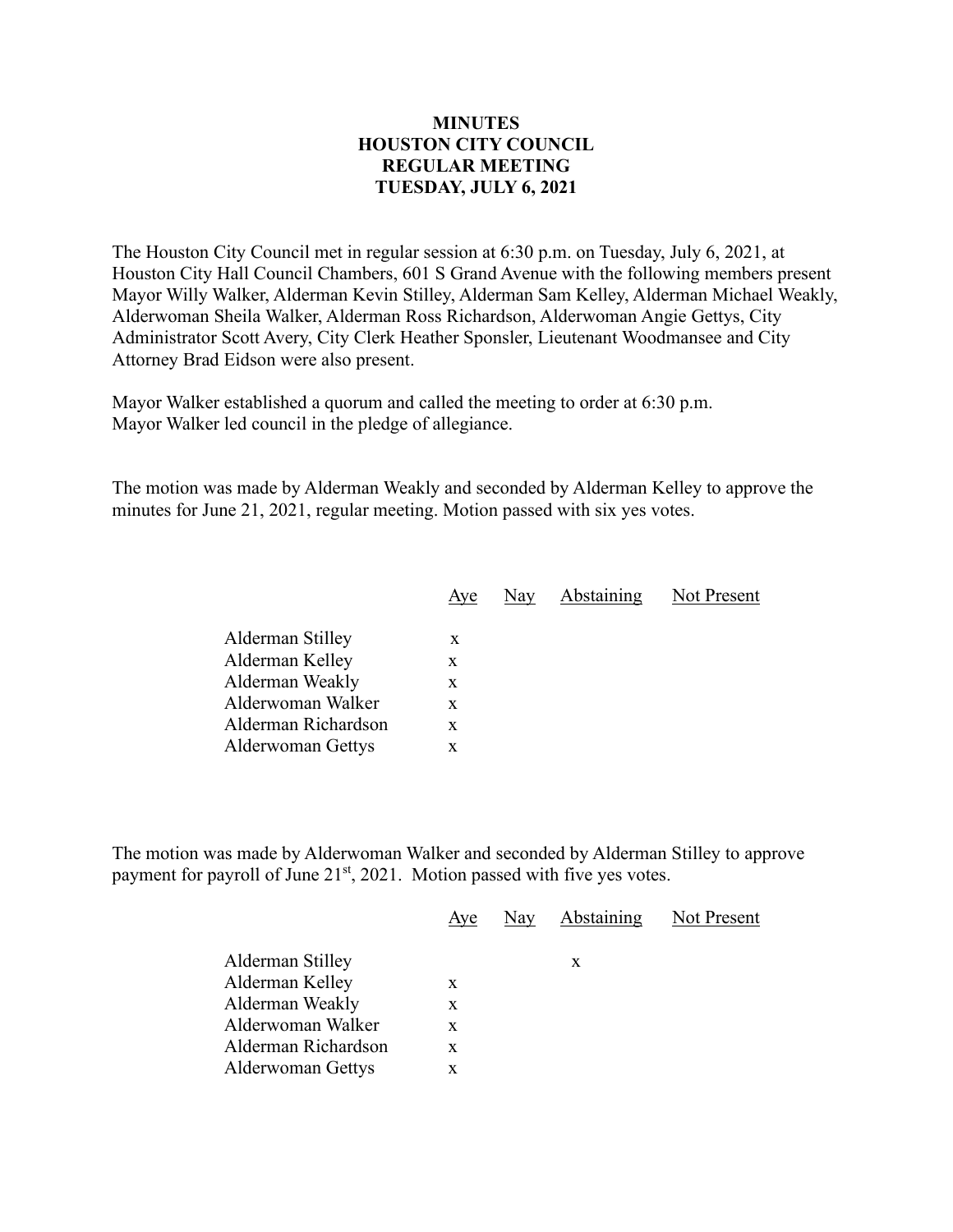The motion was made by Alderman Richardson and seconded by Alderman Weakly to approve payment for fire payroll second quarter. Motion passed with six yes votes.

| Aye | Nay | Abstaining | Not Present |
|-----|-----|------------|-------------|
|     |     |            |             |
| X   |     |            |             |
| X   |     |            |             |
| X   |     |            |             |
| X   |     |            |             |
| X   |     |            |             |
|     | X   |            |             |

The motion was made by Alderman Kelley and seconded by Alderman Stilley to approve payment of invoices for July 1<sup>st</sup> & 6<sup>th</sup>, 2021 (\$407,686.57) as presented. Motion passed with six yes votes.

|                     | Aye | Nay Abstaining | Not Present |
|---------------------|-----|----------------|-------------|
| Alderman Stilley    | X   |                |             |
| Alderman Kelley     | X   |                |             |
| Alderman Weakly     | X   |                |             |
| Alderwoman Walker   | X   |                |             |
| Alderman Richardson | X   |                |             |
| Alderwoman Gettys   | X   |                |             |
|                     |     |                |             |

Public Comments:

Sheena Postlewait- read letter to council resigning from Park Board.

Angie Long- stated she happy with admin and would like to see less drama from other areas. Jason Wink-just stated he and his department are happy with how things are moving forward. Adam Stevenson- agreed with Jason Wink comments and felt Scott as administrator is very approachable.

Harley Coulter- feels moral of city is good and departments are working together to accomplish what needs to be done. Thinks the improvements in the infrastructure are very beneficial.

Carol Pittman- need more positive brought in

Keith Hamilton-feels spending money wisely and especially making progress on sewer lines as well as throughout the city.

Karen James- presented FASFA frenzy July  $10<sup>th</sup>$  encourages those to come who will be signing up for courses.

Paul Keyholt-wants to put sign up on property that he is planning to build an office on for bail bonds business.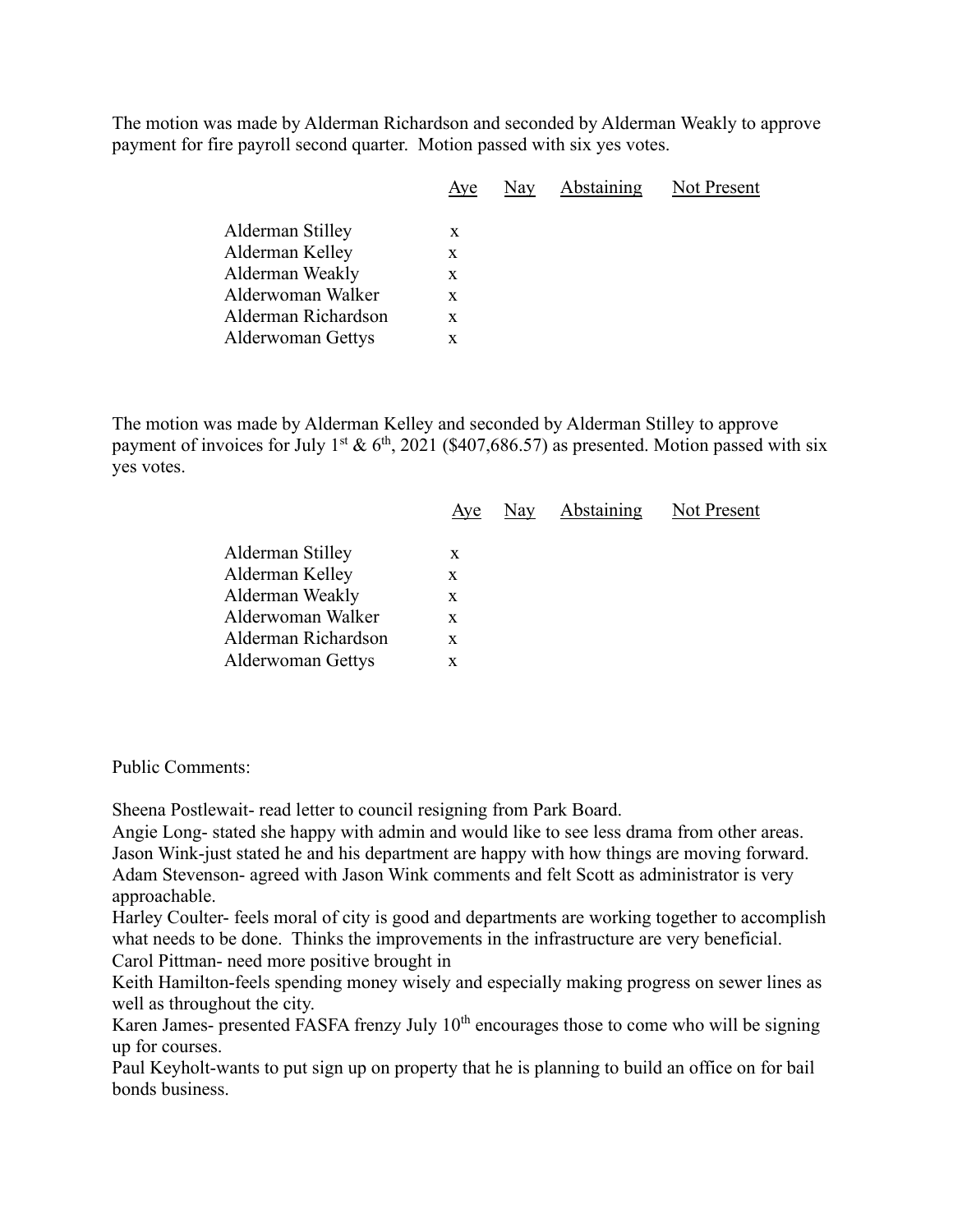Bill 110 to become Ordinance 2021-110 (MJMEUC Agreement). The motion was made by Alderman Kelley and seconded by Alderman Weakly to place Bill 110 on first reading. Motion passed with five roll call votes.

|                                          | Aye    | Nay | <b>Abstaining</b> Not Present |  |
|------------------------------------------|--------|-----|-------------------------------|--|
| Alderman Stilley<br>Alderman Kelley      | X      | X   |                               |  |
| Alderman Weakly                          | X      |     |                               |  |
| Alderwoman Walker                        | X      |     |                               |  |
| Alderman Richardson<br>Alderwoman Gettys | X<br>X |     |                               |  |
|                                          |        |     |                               |  |

Bill 110 to become Ordinance 2021-110 (MJMEUC Agreement). The motion was made by Alderman Kelley and seconded by Alderman Weakly to place Bill 110 on second and final reading by title only. Motion passed with five roll call votes.

|                          | Aye | Nay | Abstaining | Not Present |
|--------------------------|-----|-----|------------|-------------|
| Alderman Stilley         |     | X   |            |             |
| Alderman Kelley          | X   |     |            |             |
| Alderman Weakly          | X   |     |            |             |
| Alderwoman Walker        | X   |     |            |             |
| Alderman Richardson      | X   |     |            |             |
| <b>Alderwoman Gettys</b> | X   |     |            |             |

Bill 111 to become Ordinance 2021-111 (Visu-Sewer Agreement) phase two. The motion was made by Alderman Kelley and seconded by Alderman Stilley to place Bill 111 on first reading by title only. Motion passed with six roll call votes.

|                          | Aye | Nay Abstaining Not Present |  |
|--------------------------|-----|----------------------------|--|
| Alderman Stilley         | X   |                            |  |
|                          |     |                            |  |
| Alderman Kelley          | X   |                            |  |
| Alderman Weakly          | X   |                            |  |
| Alderwoman Walker        | X   |                            |  |
| Alderman Richardson      | X   |                            |  |
| <b>Alderwoman Gettys</b> | X   |                            |  |
|                          |     |                            |  |